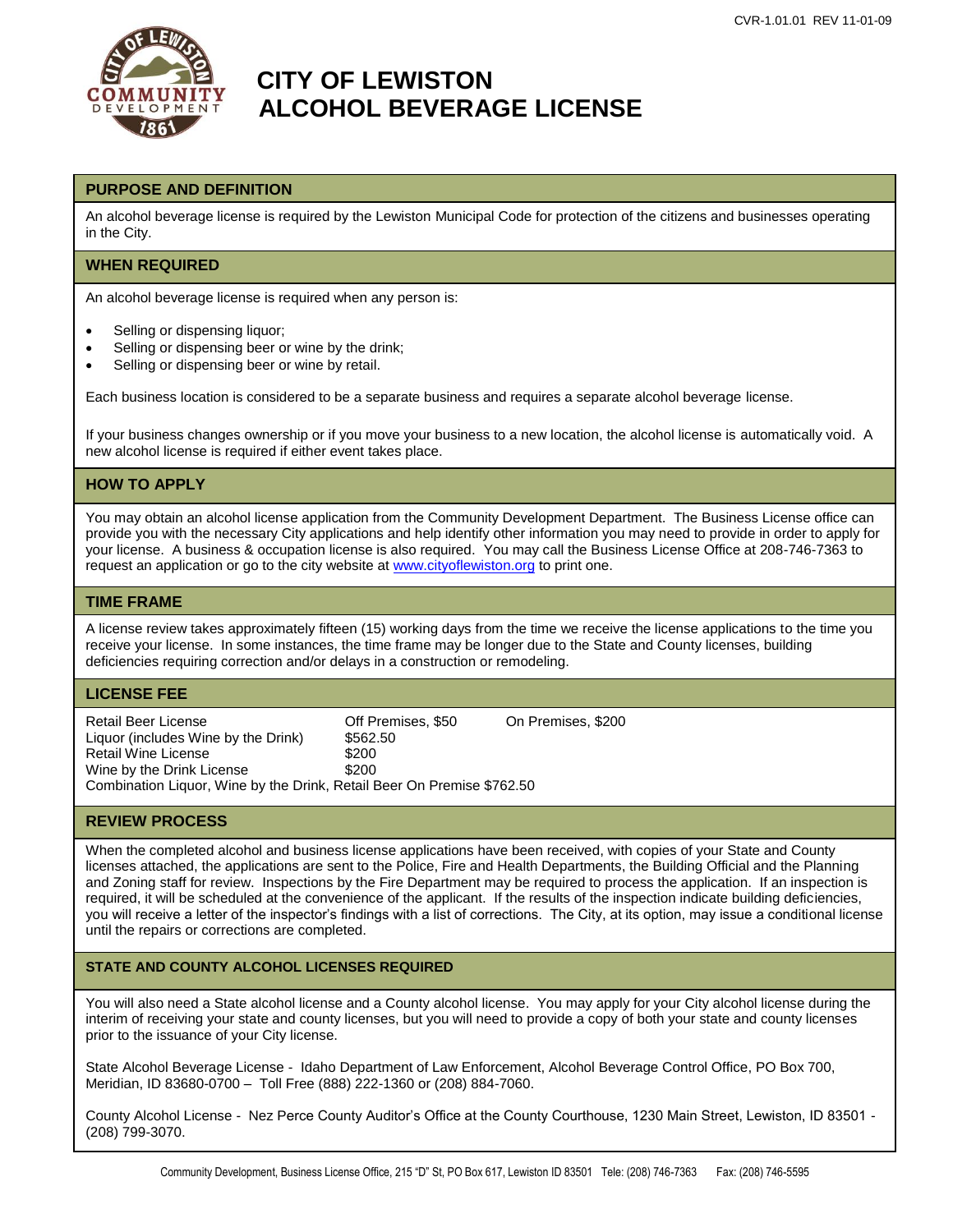

# **CITY OF LEWISTON COMMUNITY ALCOHOL BEVERAGE APPLICATION**

This application is required for any business to dispense, sell or serve alcohol within the corporate city limits of Lewiston. It must accompany the application for a business license, unless a valid business license already exists. A copy of a state and county alcohol license will be required prior to license approval. Submit application(s) and attachments to: City of Lewiston, Business Licensing, 215 "D" St or PO Box 617, Lewiston ID 83501.<br>Questions may be directed to (208) 746-7363. Questions may be directed to (208) 746-7363.

| wasanono may bo ancolog lo (2007 PHO TOOO.                                                                                                                                                                                                                                                                                                                                                                                                                                                                                                                                                                                                                                                                                |                                                                                                                                                                                                                                |                                                                                                                                                                                                                                                                              |                                        |                         | $\Box$ New $\Box$ Renew $\Box$ Transfer $\Box$ Change |                                                                                                                                                 |  |  |
|---------------------------------------------------------------------------------------------------------------------------------------------------------------------------------------------------------------------------------------------------------------------------------------------------------------------------------------------------------------------------------------------------------------------------------------------------------------------------------------------------------------------------------------------------------------------------------------------------------------------------------------------------------------------------------------------------------------------------|--------------------------------------------------------------------------------------------------------------------------------------------------------------------------------------------------------------------------------|------------------------------------------------------------------------------------------------------------------------------------------------------------------------------------------------------------------------------------------------------------------------------|----------------------------------------|-------------------------|-------------------------------------------------------|-------------------------------------------------------------------------------------------------------------------------------------------------|--|--|
| I Am Applying<br>For:                                                                                                                                                                                                                                                                                                                                                                                                                                                                                                                                                                                                                                                                                                     | □ Retail Liquor<br>(Wine by the Drink Included)<br>\$562.50                                                                                                                                                                    | $\Box$ Wine by the Drink<br>\$200.00<br>$\Box$ Transfer \$10.00                                                                                                                                                                                                              | $\Box$ Retail Wine<br>\$200.00         | $\Box$ Transfer \$10.00 |                                                       | Retail Beer □ On Premise \$200.00<br>□ Off Premise \$50.00<br>□ Transfer \$10.00                                                                |  |  |
| <b>BUSINESS INFORMATION</b>                                                                                                                                                                                                                                                                                                                                                                                                                                                                                                                                                                                                                                                                                               |                                                                                                                                                                                                                                |                                                                                                                                                                                                                                                                              |                                        |                         |                                                       |                                                                                                                                                 |  |  |
| <b>Idaho Name</b><br>(DBA):                                                                                                                                                                                                                                                                                                                                                                                                                                                                                                                                                                                                                                                                                               |                                                                                                                                                                                                                                |                                                                                                                                                                                                                                                                              | <b>Business Telephone</b><br>$\lambda$ |                         |                                                       | Fax<br>$\lambda$                                                                                                                                |  |  |
| <b>Lewiston Business</b><br>Location:                                                                                                                                                                                                                                                                                                                                                                                                                                                                                                                                                                                                                                                                                     |                                                                                                                                                                                                                                | Suite, Unit, Apt #<br>Street Number, Direction (N, S, E, W) and Name                                                                                                                                                                                                         |                                        |                         |                                                       | <b>Federal Tax Identification</b><br><b>Number</b>                                                                                              |  |  |
| State of Idaho                                                                                                                                                                                                                                                                                                                                                                                                                                                                                                                                                                                                                                                                                                            | Alcohol License No.: _______________                                                                                                                                                                                           | Application for a city alcohol license may be submitted prior to issuance of a state and county<br>alcohol beverage license, however, it will be necessary to provide a copy of the state and<br>county alcohol license to the city prior to the issuance of a city license. |                                        |                         |                                                       |                                                                                                                                                 |  |  |
| Nez Perce Co.                                                                                                                                                                                                                                                                                                                                                                                                                                                                                                                                                                                                                                                                                                             | Alcohol License No.: _________________                                                                                                                                                                                         | City Business License: Pending Dissued                                                                                                                                                                                                                                       |                                        | Bus. Lic. No.:          |                                                       |                                                                                                                                                 |  |  |
| <b>LICENSE AND FEES:</b> Refer to Business & Occupation Fee Schedule to determine fees.<br>Alcohol License Fees \$ ___________<br>Inspection Fee \$<br>Retail Liquor: Written consent of 75% of all property owners and lessees operating a business                                                                                                                                                                                                                                                                                                                                                                                                                                                                      |                                                                                                                                                                                                                                |                                                                                                                                                                                                                                                                              |                                        |                         |                                                       |                                                                                                                                                 |  |  |
| within 200 feet is required.                                                                                                                                                                                                                                                                                                                                                                                                                                                                                                                                                                                                                                                                                              |                                                                                                                                                                                                                                |                                                                                                                                                                                                                                                                              |                                        |                         |                                                       | Total Fees Due \$ _____________                                                                                                                 |  |  |
|                                                                                                                                                                                                                                                                                                                                                                                                                                                                                                                                                                                                                                                                                                                           |                                                                                                                                                                                                                                | <b>AFFIDAVIT OF APPLICATION</b>                                                                                                                                                                                                                                              |                                        |                         |                                                       |                                                                                                                                                 |  |  |
| The undersigned hereby makes application to dispense, sell or serve alcohol beverages within the City of Lewiston, Idaho, at the location of the<br>above mentioned business premises, under the provisions of the Ordinances of the City of Lewiston and files herewith his/her affidavit in support<br>thereof and tenders herewith the license fee as provided by said Ordinance.<br>The undersigned also certifies the information in this application is true and correct and complete to the best of their knowledge and belief and                                                                                                                                                                                 |                                                                                                                                                                                                                                |                                                                                                                                                                                                                                                                              |                                        |                         |                                                       |                                                                                                                                                 |  |  |
|                                                                                                                                                                                                                                                                                                                                                                                                                                                                                                                                                                                                                                                                                                                           |                                                                                                                                                                                                                                |                                                                                                                                                                                                                                                                              |                                        |                         |                                                       | has the authority to sign this document. Legal signatures include: sole proprietor-owner, corporate officer, partner, managing member or agent. |  |  |
| Authorized<br>Persons Name:                                                                                                                                                                                                                                                                                                                                                                                                                                                                                                                                                                                                                                                                                               |                                                                                                                                                                                                                                | Title                                                                                                                                                                                                                                                                        |                                        |                         |                                                       | Res. Tele:<br>$\lambda$<br>(                                                                                                                    |  |  |
| Residence<br>Address:                                                                                                                                                                                                                                                                                                                                                                                                                                                                                                                                                                                                                                                                                                     |                                                                                                                                                                                                                                | Suite, Unit, Apt # City, State, Zip Code +4<br>Street Number, Direction (N, S, E, W) and Name                                                                                                                                                                                |                                        |                         |                                                       | Cell No.:<br>(<br>$\lambda$                                                                                                                     |  |  |
| Date of<br>Birth:                                                                                                                                                                                                                                                                                                                                                                                                                                                                                                                                                                                                                                                                                                         | Place of<br>Birth:                                                                                                                                                                                                             | SSN:                                                                                                                                                                                                                                                                         |                                        |                         |                                                       | Are you a resident of Lewiston?<br>□ Yes □ No If yes, _________ yrs                                                                             |  |  |
| I am 21 years of age or older and have never been convicted of a felony, nor have I been convicted of any offense under the laws of the United<br>States, the laws of the state of Idaho, or the Ordinances of the City of Lewiston dealing with the sale of alcoholic beverages.<br>I am familiar with the Ordinances of the City of Lewiston applicable to alcoholic beverages, and that in consideration of the issuance to me of the<br>license hereinabove applied for, I agree to accept and abide by each and every provision of said Ordinances.<br>I am an authorized responsible party for any and all licenses required by the United States and the state of Idaho for the sale of intoxicating<br>beverages. |                                                                                                                                                                                                                                |                                                                                                                                                                                                                                                                              |                                        |                         |                                                       |                                                                                                                                                 |  |  |
|                                                                                                                                                                                                                                                                                                                                                                                                                                                                                                                                                                                                                                                                                                                           |                                                                                                                                                                                                                                |                                                                                                                                                                                                                                                                              |                                        |                         |                                                       |                                                                                                                                                 |  |  |
|                                                                                                                                                                                                                                                                                                                                                                                                                                                                                                                                                                                                                                                                                                                           | State of Idaho<br>County of ____________________                                                                                                                                                                               |                                                                                                                                                                                                                                                                              |                                        |                         |                                                       |                                                                                                                                                 |  |  |
|                                                                                                                                                                                                                                                                                                                                                                                                                                                                                                                                                                                                                                                                                                                           | personally appeared before me, who is personally known to me or whose identity I proved on the basis<br>of satisfactory evidence to be the signer of the above instrument, and he/she acknowledged that he/she<br>executed it. |                                                                                                                                                                                                                                                                              |                                        |                         |                                                       |                                                                                                                                                 |  |  |
| Notary Public for State of Idaho                                                                                                                                                                                                                                                                                                                                                                                                                                                                                                                                                                                                                                                                                          |                                                                                                                                                                                                                                |                                                                                                                                                                                                                                                                              |                                        |                         |                                                       |                                                                                                                                                 |  |  |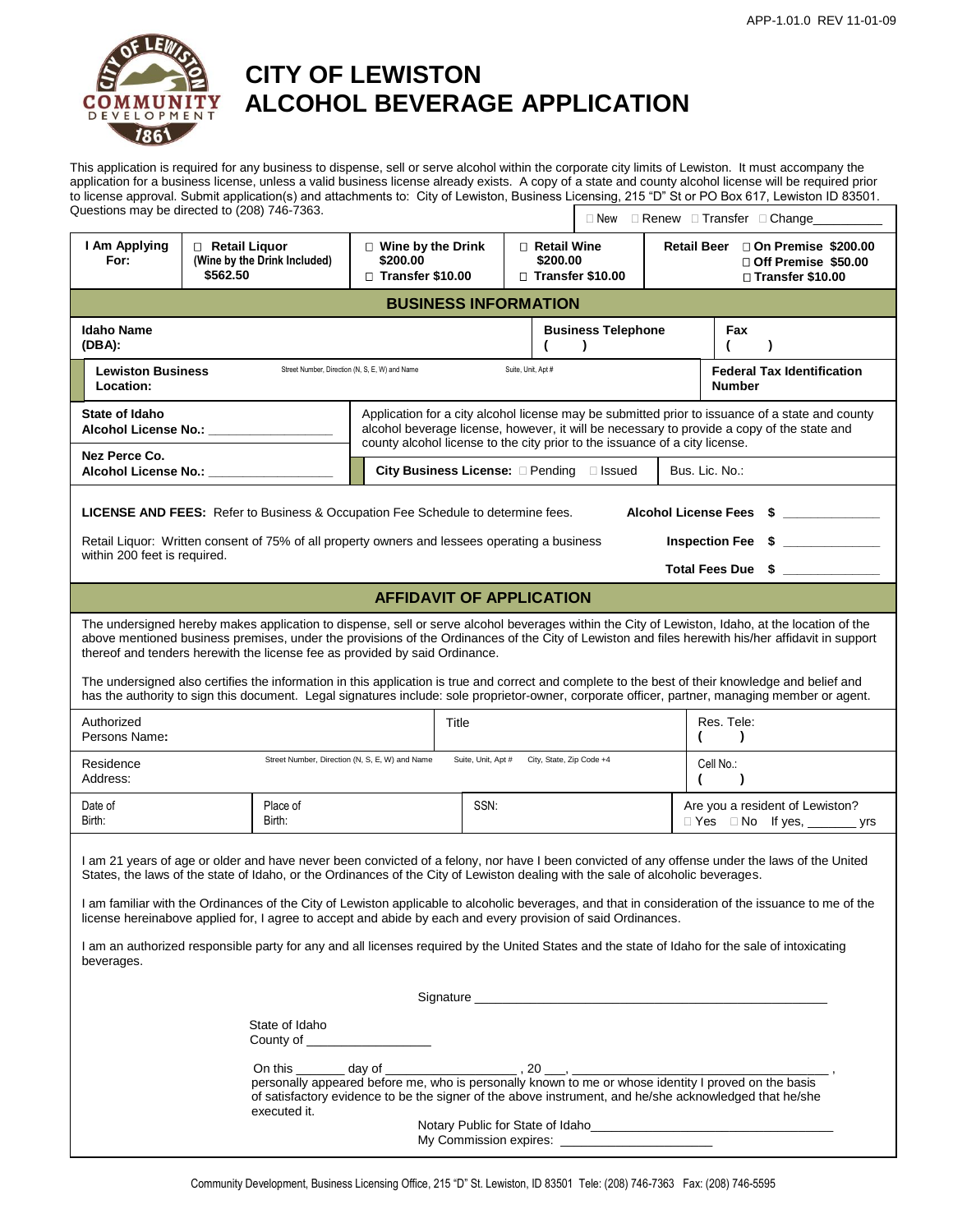

# **CITY OF LEWISTON COMMUNITY ALCOHOL BEVERAGE ADDENDUM CONSENT OF PROPERTY OWNER**

This addendum must accompany any new or relocation application for an alcohol license. Submit application(s) and attachments to: City of Lewiston, Business Licensing, 215 "D" St or PO Box 617, Lewiston ID 83501. Questions may be directed to (208) 746-7363. New  $\Box$  Transfer  $\Box$  Location Change  $\Box$ 

| <b>This Addendum</b><br>is For:                                                                                                                                            | □ Consent of Property Owner                                                    |                           | □ Consent of Land Owner and/or Business<br><b>Owner of Neighboring Premise</b> |                                                    |  |  |  |  |
|----------------------------------------------------------------------------------------------------------------------------------------------------------------------------|--------------------------------------------------------------------------------|---------------------------|--------------------------------------------------------------------------------|----------------------------------------------------|--|--|--|--|
| <b>BUSINESS INFORMATION</b>                                                                                                                                                |                                                                                |                           |                                                                                |                                                    |  |  |  |  |
| <b>Idaho Name</b><br>$(DBA)$ :                                                                                                                                             |                                                                                | <b>Business Telephone</b> |                                                                                | Fax                                                |  |  |  |  |
| <b>Lewiston Business</b><br>Street Number, Direction (N, S, E, W) and Name<br>Location:                                                                                    |                                                                                | Suite, Unit, Apt #        |                                                                                | <b>Federal Tax Identification</b><br><b>Number</b> |  |  |  |  |
|                                                                                                                                                                            | <b>CONSENT OF PROPERTY OWNER TO SERVE ALCOHOL</b>                              |                           |                                                                                |                                                    |  |  |  |  |
| I, the undersigned, do hereby certify that I am the owner of the neighboring premises described above.<br><b>Business</b><br>Name:                                         |                                                                                |                           |                                                                                |                                                    |  |  |  |  |
|                                                                                                                                                                            | Street Number, Direction (N, S, E, W) and Name<br><b>Business</b><br>Premises: | Suite, Unit, Apt #        |                                                                                |                                                    |  |  |  |  |
| I consent to the issuance of the alcohol license applied for and that said premises may be used to conduct business for which<br>said license is applied.<br>Respectfully, |                                                                                |                           |                                                                                |                                                    |  |  |  |  |
|                                                                                                                                                                            |                                                                                |                           | Signature of Property Owner                                                    |                                                    |  |  |  |  |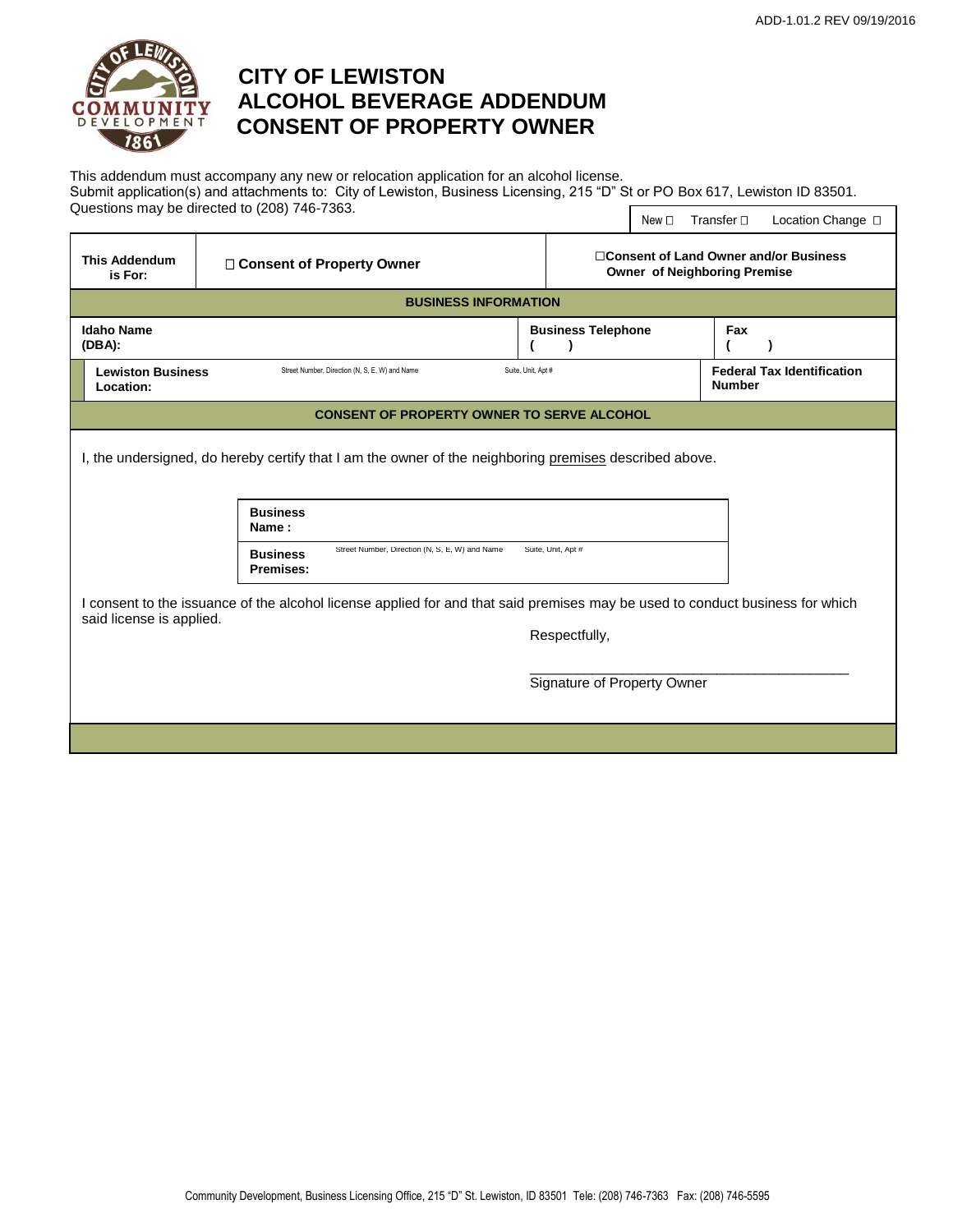

# **CITY OF LEWISTON ALCOHOL BEVERAGE ADDENDUM TRANSFER REQUEST FOR ALCOHOL LICENSE**

This addendum must accompany any transfer or relocation application for an alcohol license. Submit application(s) and attachments to: City of Lewiston, Business Licensing, 215 "D" St or PO Box 617, Lewiston ID 83501. Questions may be directed to (208) 746-1318 ext. 7256. □ Ownership Transfer □ Location

| <b>This Addendum</b><br>is For:                                                                                                                                                                                                                                  | □ Transfer Request for Alcohol License |                                                      |                                           |  |                                                      |  |  |  |
|------------------------------------------------------------------------------------------------------------------------------------------------------------------------------------------------------------------------------------------------------------------|----------------------------------------|------------------------------------------------------|-------------------------------------------|--|------------------------------------------------------|--|--|--|
| <b>BUSINESS INFORMATION</b>                                                                                                                                                                                                                                      |                                        |                                                      |                                           |  |                                                      |  |  |  |
| <b>Idaho Name</b><br>(DBA):                                                                                                                                                                                                                                      |                                        |                                                      | <b>Business Telephone</b><br>$\mathbf{r}$ |  | Fax<br>$\lambda$                                     |  |  |  |
| Street Number, Direction (N, S, E, W) and Name<br><b>Lewiston Business</b><br>Location:                                                                                                                                                                          |                                        |                                                      | Suite, Unit, Apt #                        |  | <b>Federal Tax Identification</b><br><b>Number</b>   |  |  |  |
| <b>TRANSFER REQUEST FOR ALCOHOL LICENSE</b>                                                                                                                                                                                                                      |                                        |                                                      |                                           |  |                                                      |  |  |  |
| <b>City of Lewiston</b>                                                                                                                                                                                                                                          | Alcohol License No.: ________________  | State of Idaho<br>Alcohol License No.: <b>Markon</b> |                                           |  | Nez Perce Co.<br>Alcohol License No.: ______________ |  |  |  |
| <b>TRANSFER FEES ONLY:</b><br>Liquor $\frac{1}{2}$<br>Wine $\frac{1}{2}$<br>□ Retail Liquor (Includes Wine by the Drink) \$562.50 or \$281.25 if less than 6 months.<br>□ Retail Wine \$10.00<br>Beer<br>$\sim$<br><b>Total Fees Due</b><br>□ Beer \$10.00       |                                        |                                                      |                                           |  |                                                      |  |  |  |
| I, the undersigned, do hereby certify that I am the current owner of the <b>business</b> described herein above and do hereby request<br>the transfer of my City of Lewiston Alcohol Beverage License to the new owner named below:<br><b>New Owner</b><br>Name: |                                        |                                                      |                                           |  |                                                      |  |  |  |
| Street Number, Direction (N, S, E, W) and Name<br>Suite, Unit, Apt # City, State, Zip Code +4<br>Res.<br>Address:                                                                                                                                                |                                        |                                                      |                                           |  |                                                      |  |  |  |
|                                                                                                                                                                                                                                                                  |                                        |                                                      | Respectfully,                             |  |                                                      |  |  |  |
| Signature of Current Owner and License Holder                                                                                                                                                                                                                    |                                        |                                                      |                                           |  |                                                      |  |  |  |